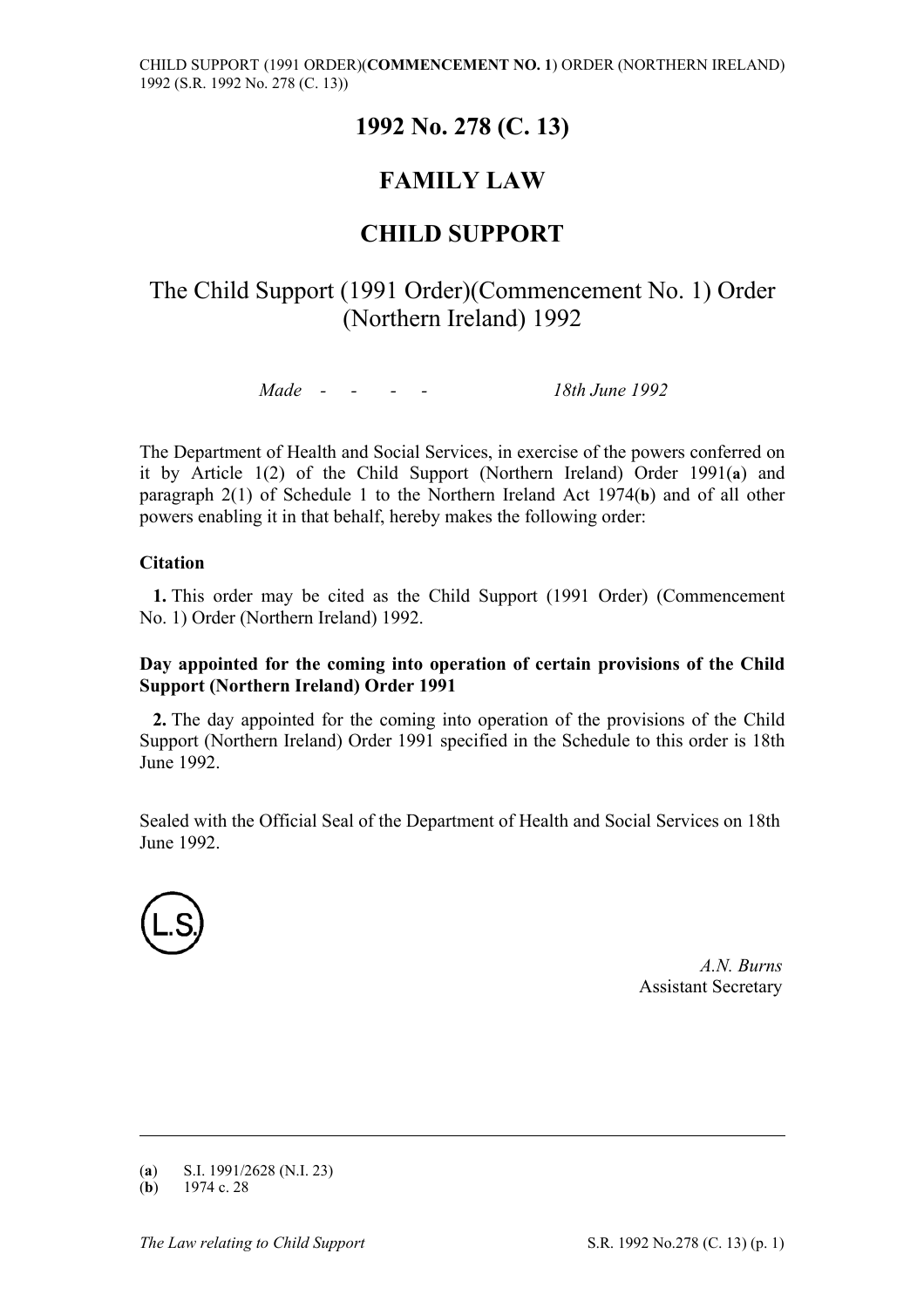#### **SCHEDULE Article 2**

| Provision of the Child Support (Northern<br>Ireland) Order 1991                                                                                   | Subject matter                                                                                  |
|---------------------------------------------------------------------------------------------------------------------------------------------------|-------------------------------------------------------------------------------------------------|
| Article $1(3)$ to $(5)$                                                                                                                           | Title and commencement                                                                          |
| Article 2                                                                                                                                         | Interpretation                                                                                  |
| Article 3                                                                                                                                         | Meaning of "child"                                                                              |
| Article $4(3)(c)$                                                                                                                                 | Meaning of certain terms used in the<br>Order                                                   |
| Article 7(4), (7) and (8)                                                                                                                         | Child support maintenance                                                                       |
| Article $8(3)$                                                                                                                                    | Child support maintenance: supplemental<br>provisions                                           |
| Article $9(1)$ (in so far as it confers power<br>to prescribe kinds of benefit for the<br>purposes of that paragraph), $(9)$ , $(10)$ and<br>(13) | Applications by those receiving benefit                                                         |
| Article 10(5), (9) and $(11)(e)$                                                                                                                  | Role of the courts with respect to<br>maintenance for children                                  |
| Article 12                                                                                                                                        | Relationship between maintenance<br>assessments and certain court orders and<br>related matters |
| Article $14(2)$ , (3) and (5)                                                                                                                     | Interim maintenance assessments                                                                 |
| Article $16(1)$ and $(3)$                                                                                                                         | Information required by the Department                                                          |
| Article 18(1), (2), (5) and (6)                                                                                                                   | Periodical reviews                                                                              |
| Article 19(4) and $(6)(b)$                                                                                                                        | Reviews on change of circumstances                                                              |
| Article $20(8)$ and $(11)$                                                                                                                        | Reviews of decisions of child support<br>officers                                               |
| Article $23(2)$ and $(3)$                                                                                                                         | Child support appeal tribunals                                                                  |
| Article $25(6)$ and $(7)$                                                                                                                         | Appeal to Child Support Commissioner                                                            |
| Article 26(2)(a), (3)(c) and (5)                                                                                                                  | Appeal from Child Support<br>Commissioner on question of law                                    |
| Article $29(2)$ and $(3)$                                                                                                                         | Collection of child support maintenance                                                         |
| Article $30(1)$ and $(4)$                                                                                                                         | Collection and enforcement of other<br>forms of maintenance                                     |
| Article $31(8)$                                                                                                                                   | Deduction from earnings orders                                                                  |
| Article $32(1)$ to (5) and (7) to (9)                                                                                                             | Regulations about deduction from<br>earnings orders                                             |
| Article $34(1)$                                                                                                                                   | Regulations about liability orders                                                              |
| Article $35(2)$ to $(4)$                                                                                                                          | Enforcement of liability orders                                                                 |